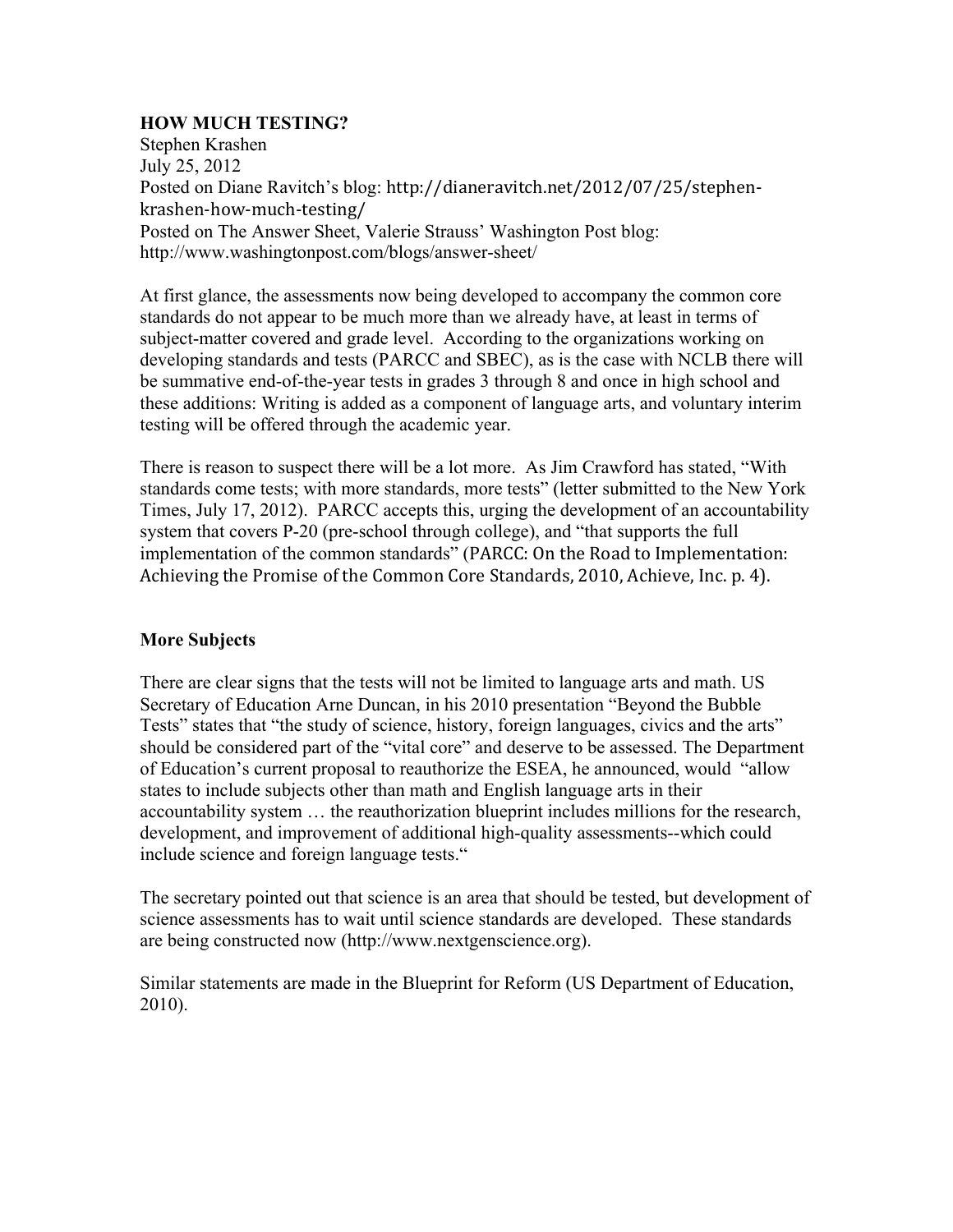## *Test us too!*

The professional educational organizations in a variety of subjects (I must emphasize, the professional organizations, not necessarily the teachers) have endorsed the idea of standards and tests in areas other than language arts and math.

Twenty-one educational organizations have asked for "standards, assessments, accountability systems, and public reporting of achievement" for science, foreign languages, civics and government, economics, arts, history, geography, health and physical education." (http://www.ascd.org/public-policy/well-rounded-education.aspx.) It was clear that they were not only asking for standards but for tests as well: Their request specifically mentions "standards, assessments, and accountability systems."

## **More Grade Levels**

PARCC is constructing optional interim tests to be made available for grades K-2, but explicitly notes that the goal is K-12, with benchmarks starting at grade 3: "The Partnership for Assessment of Readiness for College and Careers (PARCC) is a consortium of states working together to develop a common set of K-12 assessments in English and math anchored in what it takes to be ready for college and careers. These new K-12 assessments will build a pathway to college and career readiness by the end of high school, mark students' progress toward this goal from 3rd grade up, and provide teachers with timely information to inform instruction and provide student support. " (http://www.parcconline.org/about-parcc) (Note that as stated above, PARCC eventually expects assessments for P-20.)

Meanwhile, the US Department of Education has announced a Race to the Top grant competition, the "Early Learning Challenge," to "design and implement an integrated system of high-quality early learning programs and services" for "infants, toddlers, and preschoolers." (http://www2.ed.gov/programs/racetothetopearlylearningchallenge/index.html).

This means more standards, and of course more testing: "This competition rewards States that will implement high-quality early learning and development standards and comprehensive systems of assessments aligned with these standards. The implementation of these standards and assessments will ensure that early childhood educators have the information they need to understand and support young children's growth and development across a broad range of domains so that significantly more young children enter kindergarten ready to succeed." (From: Race to the Top - Early Learning Challenge Application for Initial Funding, CFDA Number: 84.412 , section C).

The Early Learning Challenge was termed "Race to the top for tots" by the New Brunswick Patch. I commented on this initiative here: http://blogs.edweek.org/teachers/living-indialogue/2011/07/stephen\_krashen\_race\_to\_the\_to.html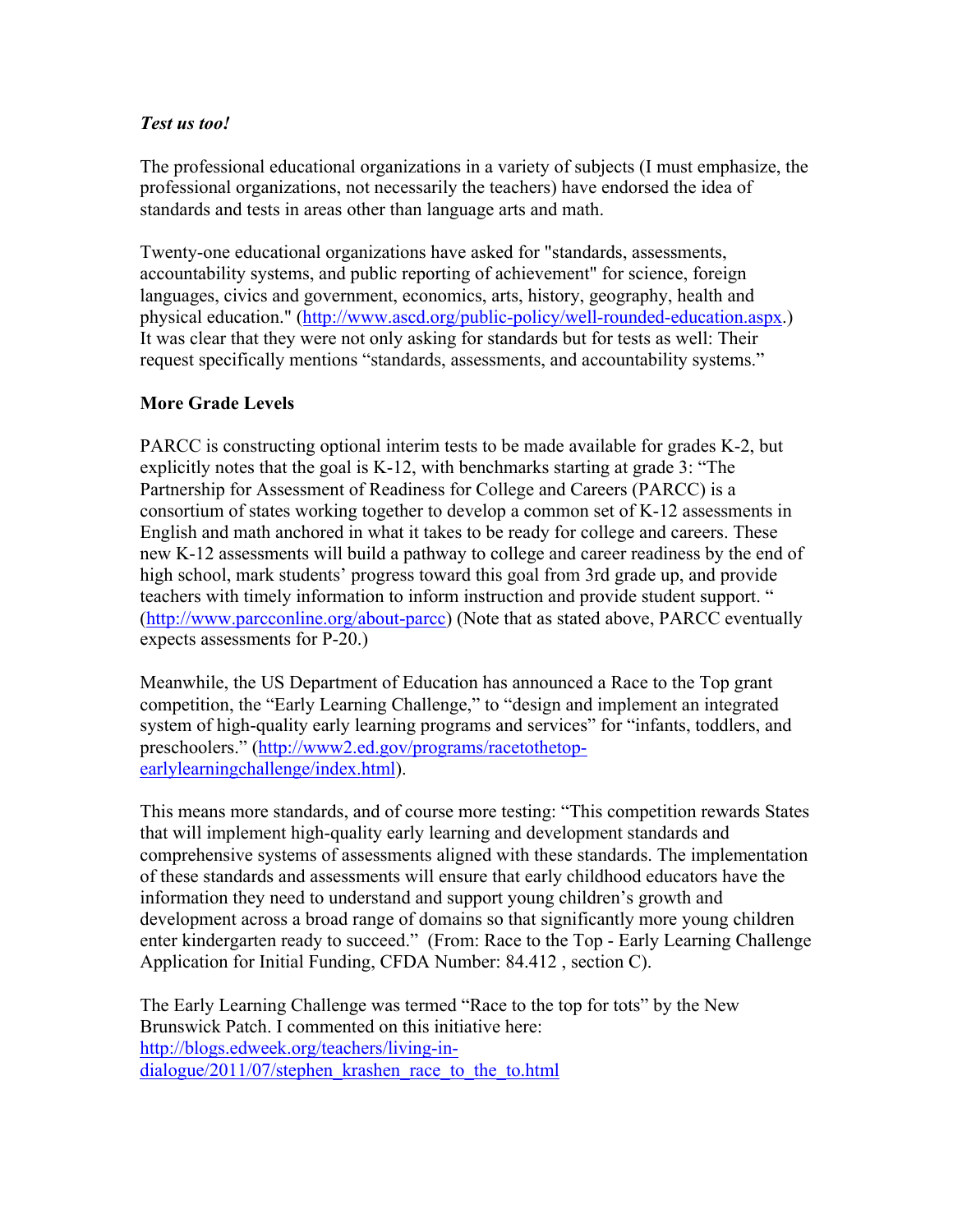It also needs to be pointed out that others are eager to test small children: ACT has developed a test to determine if children are ready for kindergarten. http://www.huffingtonpost.com/2012/07/02/career-test-forkindergar  $0_n$  1644215.html. Diane Ravitch asked if this is "a sign of educational madness." http://dianeravitch.net/2012/07/04/a-sign-of-educational-madness/.

# **Pre-tests?**

The US Department of Education has announced its support of "value-added testing", that is, the use of increases in standardized test scores as a measure.

Secretary Duncan supports the use of value-added measures to evaluate teachers, but maintains that they should not be the only factor in evaluating teachers. He also endorsed value-added measures as a means of rating the Schools of Education teachers attended:

"Let's do what the State of Louisiana is doing -- tracking student scores to teachers and teachers back to their colleges of education so we know who is doing a good job of preparing educators --." (http://www.ed.gov/news/speeches/secretary-arne-duncansremarks-statehouse-convention-center-little-rock-arkansas)

Scathing criticism of the use of value-added measures in this way has not changed the Department of Education's position (1).

Diane Ravitch (personal communication) has pointed out that value-added measures could very well necessitate the use of pre-tests in the fall. Measuring growth from spring to spring does not take into account the effects of summer – it has been repeatedly documented that children of poverty fall behind during the summer. The loss in reading is due to the lack of access to books (Heyns, B. 1975. Summer Learning and the Effect of School. New York: Academic Press. Kim, J. 2003. "Summer reading and the ethnic achievement gap," Journal of Education for Students Placed at Risk 9, no. 2:169-188; Entwisle, D. E., Alexander, K. L. and Olson, Linda Steffel, 1997, Children, Schools and Inequality. Westview Press.)

Of course, pretesting in all subjects would vastly increase the amount of testing done.

## **SUMMARY**

Current plans are to add a writing test, and to add interim testing to what is already required under NCLB.

There is every reason to suspect that we will soon have standardized testing in many different subjects, not just language arts and math.